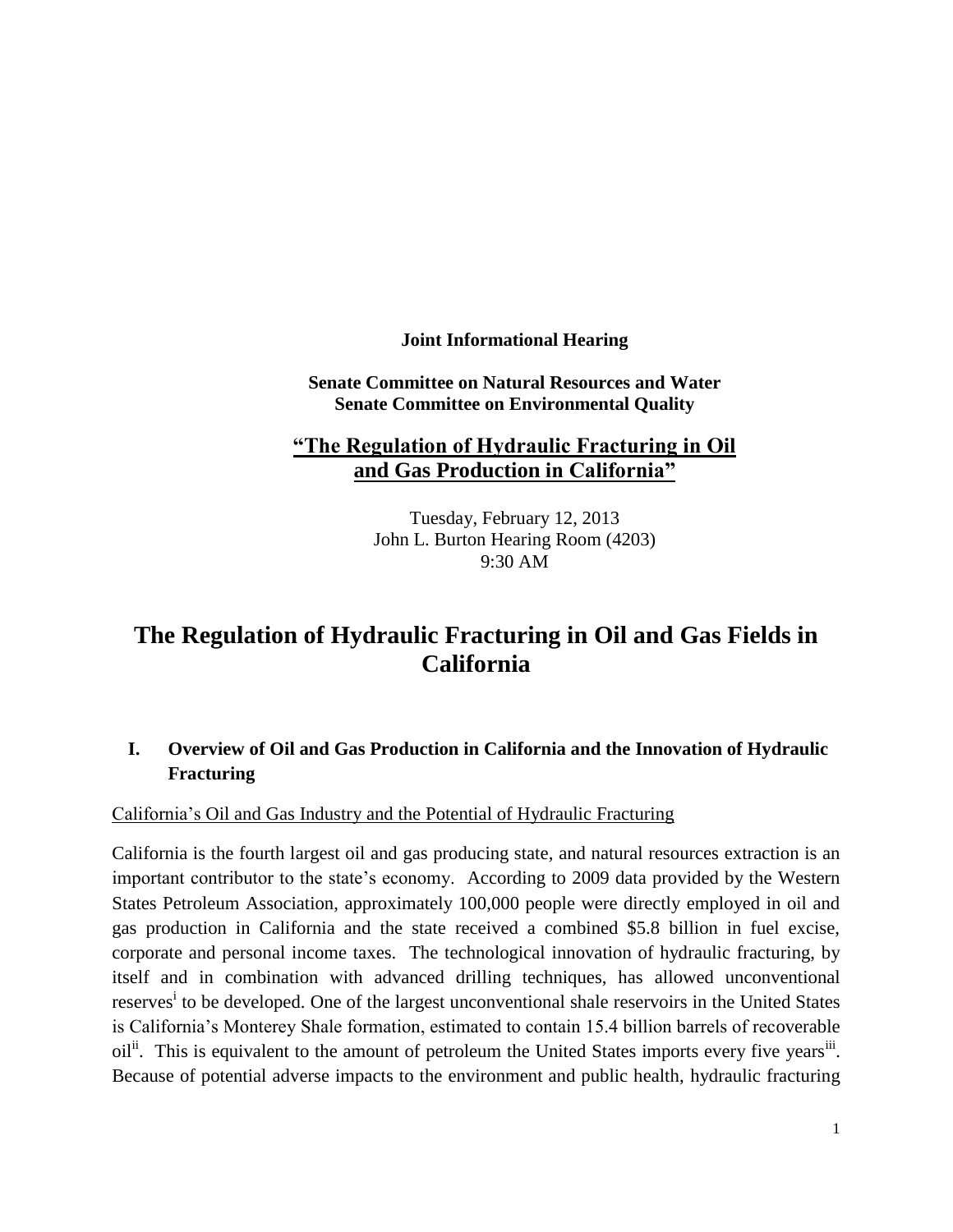has been a controversial practice, with critics calling for careful examination and regulation of its environmental impacts.

## Hydraulic Fracturing: a Technical Overview

Hydraulic fracturing, commonly known as fracking, is a strategy for stimulating oil and gas production whereby water and chemicals are pumped into the well under high pressure to create or enlarge cracks in the rock formations surrounding the well. Sand is also injected to help keep the cracks open after the fracturing process is completed. It is often used in conjunction with horizontal drilling, in which a well bore runs horizontally through the production zone to increase the zone of contact between the well bore and the hydrocarbon producing formation. Hydraulic fracturing is used to extract oil and gas from unconventional sources such as shale rock. Shale rock may contain large reservoirs of oil and gas, but the hydrocarbons are difficult to extract because they are trapped in the relatively impermeable rock. The innovation of horizontal drilling combined with hydraulic fracturing has made shale fossil fuel development economically feasible in recent decades.

#### History of Hydraulic Fracturing in California

Hydraulic fracturing has been employed in California since the  $1950s^{\rm iv}$ . With no systematic public tracking of its use, estimates of how many wells in California have been fracked vary. Informal reports from industry sources suggest that a majority of wells in the state are fracked. However, the Western States Petroleum Association (WSPA) voluntarily reported to DOGGR in 2012 that its members fracked 628 new and existing oil and gas wells in California in 2011, which represents about 27% of the 2,300 new wells drilled or 1% of the more than 50,000 existing wells. Industry voluntarily report fracked wells on the website, FracFocus.org, although the terms of use of the site restrict the use of the data.

#### **II. Environmental and Public Safety Concerns Associated with Hydraulic Fracturing**

## The Water Cycle in Hydraulic Fracturing

The process of hydraulic fracturing uses large volumes of fluid, ranging from tens of thousands to millions of gallons per well.<sup>V</sup> The fluid is typically composed of 95-99.5% water and  $.5 - 5\%$ chemical additives. Although the chemical additives are a small proportion of the mixture, they nonetheless represent many millions of gallons of chemicals used across the nation each year. While most of the chemicals used are relatively benign, some are quite toxic. Well operators reported using 750 components in hydraulic fracturing fluids; 29 were known or possible human carcinogens, regulated under the Safe Drinking Water Act for their risks to human health, and/or listed as hazardous air pollutants under the Clean Air  $Act^{\dot{v}i}$ . The underground injection of fluids for the purpose of hydraulic fracturing is exempt from the federal Clean Water Act, unless the fluid includes diesel fuel (SDWA §1421(d)(1)).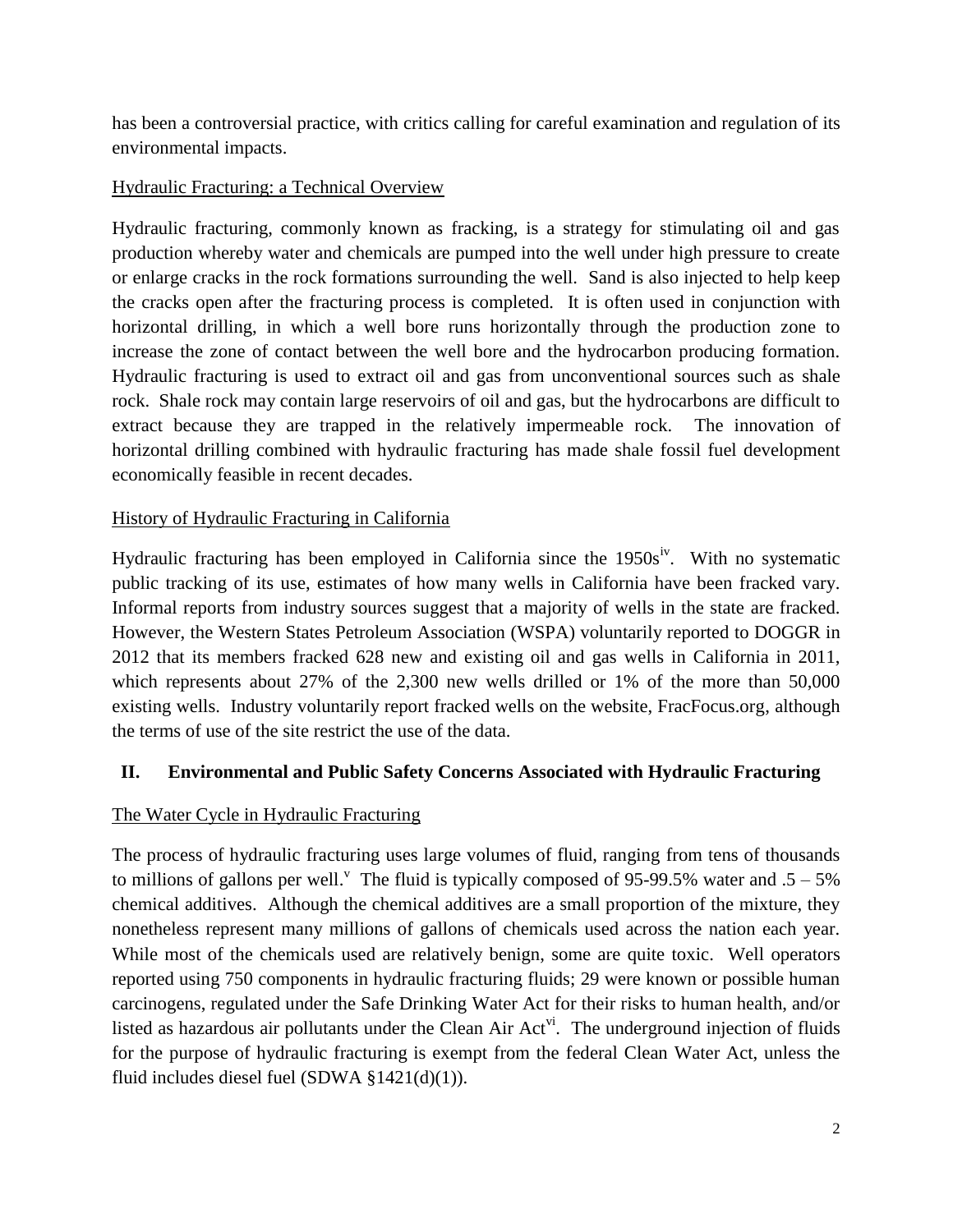After fluids are used to open cracks in the rock, the majority of hydraulic fracturing fluids return to the surface, referred to as flowback. Flowback is mixed with formation water, which is released from the rock formation and includes dissolved salts and organic and inorganic compounds and may include hydrocarbons, mercury and arsenic; and naturally occurring radioactive material<sup>vii</sup>. Wastewater is the combination of flowback and formation water; it is stored either at the surface. Wastewater can be treated for reuse in hydraulic fracturing jobs, disposed of belowground in a Class II underground injection control well, discharged to nearby surface water, or transported to wastewater treatment facilities. The staff of the California Division of Gas and Geothermal Resources and the State Water Resources Control Board believe that the majority of wastewater is eventually disposed of in injection wells, but California does not track the final disposal method for hydraulic fracturing wastewater.

The Environmental Protection Agency has attributed two cases of ground water contamination to hydraulic fracturing: one in Pavilion, Wyoming<sup>viii</sup> and another in Jackson County, West Virginia<sup>ix</sup>. There is no comprehensive list of surface spills associated with hydraulic fracturing, but there have been a few dozen documented cases in academic papers and the popular press<sup>xxi</sup>.

The U.S. Environmental Protection Agency has identified five stages to the hydraulic fracturing water cycle and the potential impacts on drinking water associated with each (Table  $1$ )<sup>xii</sup>.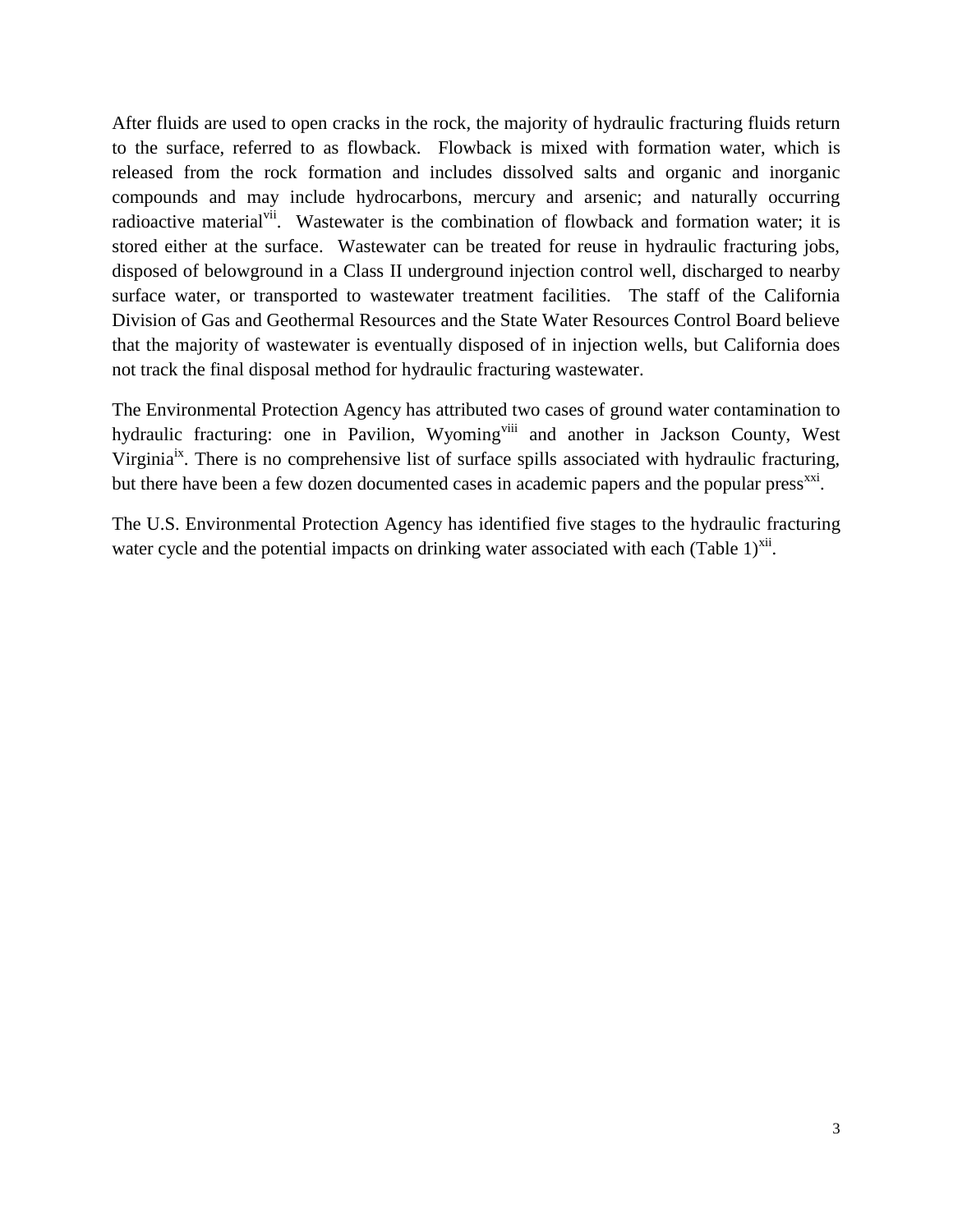#### **Table 1.**

| Water use in<br>hydraulic<br>fracturing<br>operations | <b>Potential drinking water issues</b>                                                                                                                                                                                                                  | <b>State agency with statutory</b><br>authority                                                                                                                                                                                                 |
|-------------------------------------------------------|---------------------------------------------------------------------------------------------------------------------------------------------------------------------------------------------------------------------------------------------------------|-------------------------------------------------------------------------------------------------------------------------------------------------------------------------------------------------------------------------------------------------|
| Water acquisition                                     | Water availability, impact of water<br>withdrawal on water quality                                                                                                                                                                                      | <b>State Water Resources Control</b><br>Board                                                                                                                                                                                                   |
| Chemical mixing                                       | Release to surface and ground water<br>via spills or leaks, chemical<br>transportation accidents                                                                                                                                                        | Department of Toxic Substances<br>Control                                                                                                                                                                                                       |
| Well injection                                        | Accidental release to ground or surface<br>water via well malfunction, fracturing<br>fluid migration into drinking water<br>aquifers, formation fluid displacement<br>into aquifers, mobilization of<br>subsurface formation materials into<br>aquifers | Division of Oil, Gas and<br>Geothermal Energy regulates well;<br><b>State Water Resources Control</b><br>Board monitors and regulates<br>drinking water aquifers                                                                                |
| Flowback and<br>produced water                        | Release to surface and ground water,<br>leakage from onsite storage into<br>drinking water resources, improper pit<br>construction, maintenance, and/or<br>closure                                                                                      | Department of Toxic Substances<br>Control regulates spills, Division<br>of Oil, Gas and Geothermal<br>Resources regulates onsite<br>chemical storage, State Water<br><b>Resources Control Board monitors</b><br>and regulates water quality     |
| Wastewater<br>treatment and waste<br>disposal         | Surface and/or subsurface discharge<br>into surface and ground water,<br>incomplete treatment of wastewater<br>and solid residuals, wastewater<br>transportation accidents                                                                              | Division of Oil, Gas, and<br>Geothermal Resources regulates<br>underground injection wells, State<br><b>Water Resources Control Board</b><br>regulates discharge to water<br>bodies, Department of Toxic<br>Substances Control regulates spills |

## Hydraulic Fracturing and Air Emissions

Oil and gas production wells, regardless of whether they are hydraulically fractured, can emit air pollutants such as greenhouse gases, volatile organic compounds, particulate matter, hydrogen sulfide, and carcinogenic BTEX compounds<sup>xiii</sup>. Air emissions from hydraulically fractured wells are of particular concern for two reasons. First, hydraulically fractured wells on average release larger quantities of greenhouse gases per unit of energy extracted than conventional wells<sup>xiv</sup>. Second, the chemicals used in hydraulic fracturing include toxic air contaminants. Toxic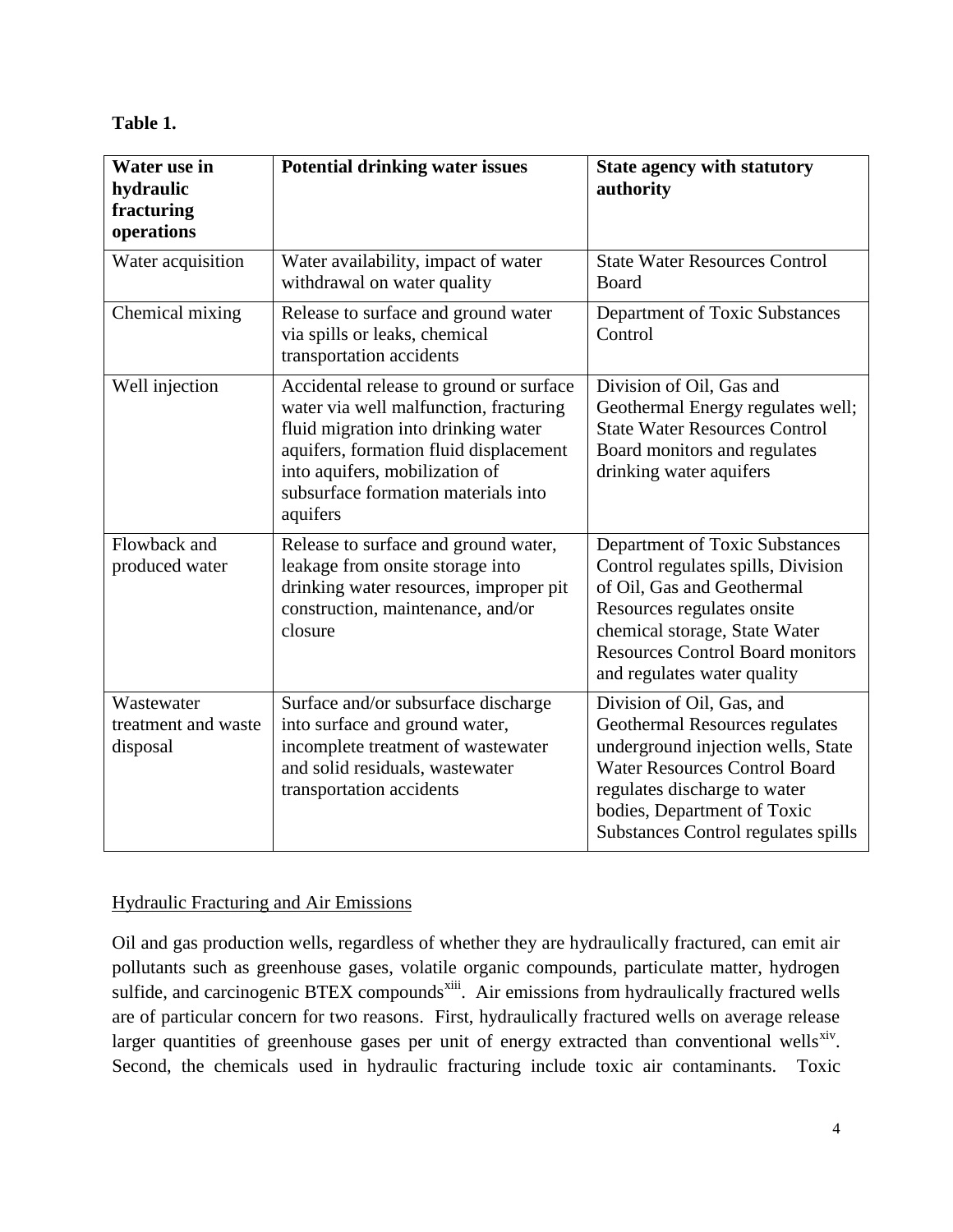contaminants can be released to the atmosphere either by evaporation from open pits or through leaks from closed systems, known as fugitive emissions.

In California, the Air Resources Board (ARB) oversees emissions from mobile sources, such as the trucks used in oil and gas production. The ARB and local air districts divide authority over stationary sources such as oil wells, pipes, and fracturing fluid storage containers. The ARB has statutory authority to limit greenhouse gas and toxic air contaminant emissions from oil and gas producers. The local air districts enforce the ARB's regulations, can pass tighter restrictions on toxic air contaminants at their discretion, and regulate all other types of air emissions from stationary sources, such as Volatile Organic Compounds (VOCs) and particulate matter.

#### Induced Seismicity, Hydraulic Fracturing and Waste Disposal

One of the significant public concerns regarding hydraulic fracturing is the risk of earthquakes caused by hydraulic fracturing or related activities, particularly the use of injection wells. Injection wells are distinct from hydraulically fractured production wells. They are a common means of disposal for hydraulic fracturing wastewater as well as wastes from other sources. The risk of induced seismic activity depends largely on the proximity of wells to a fault. In 2012, the National Research Council released a draft study exploring the potential for induced seismicity or "earthquakes attributable to human activities" associated with energy technologies. The study noted that:

- The process of hydraulic fracturing, as currently implemented, "does not pose a high risk for inducing felt seismic events," and
- Wastewater disposal in injection wells "does pose some risk for induced seismicity, but very few events have been documented over the past several decades related to the large number of disposal wells in operation."

It can be difficult, particularly where numerous earthquakes of small magnitude regularly occur, to attribute earthquakes to hydraulic fracturing. However, small earthquakes in two locations where seismic activity is unusual have been attributed to the process of hydraulic fracturing – England and British Columbia. The larger of two earthquakes was of magnitude 2.3: strong enough to be felt slightly by people but not cause damage to buildings. The U.S. Geological Survey has found an increase in earthquakes over magnitude 3 in the proximity of injection wells in Colorado, Texas, Arkansas, Oklahoma and Ohio. Arkansas and Ohio have since revised their regulations governing waste injection wells to address seismic risks.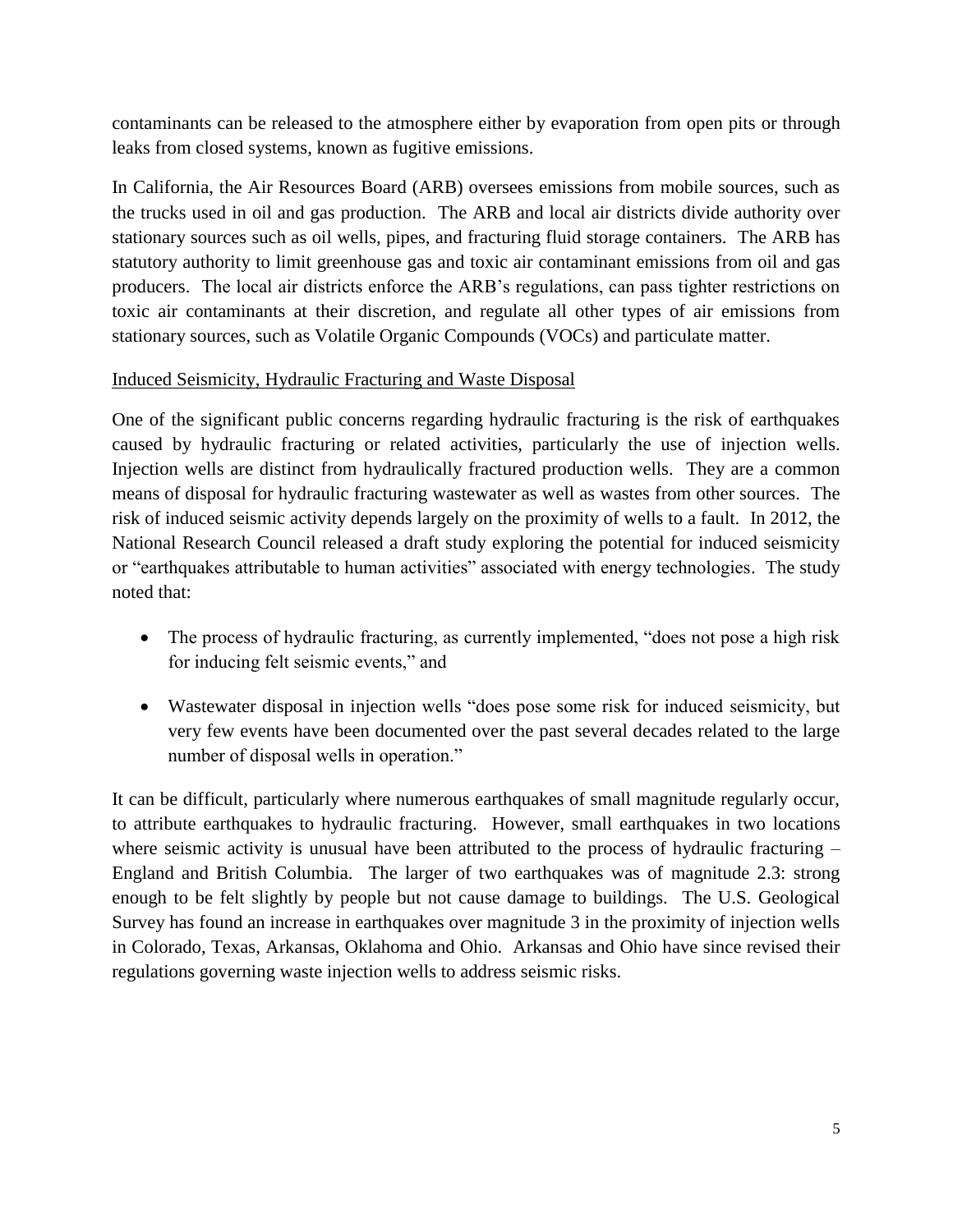#### **III. The Regulation of Hydraulic Fracturing**

#### Regulation of Oil and Gas Production in California

The Division of Oil, Gas, and Geothermal Resources' (DOGGR's) Supervisor (supervisor) has extensive and broad authority to regulate activities associated with the production and removal of hydrocarbons (e.g. oil and gas) from the ground (Public Resources Code §3106). This includes the subsurface injection of water and other fluids. The supervisor's authority is granted in order to prevent damage to life, health, property, natural resources, and to underground and surface water suitable for irrigation or domestic purposes.

#### DOGGR's Regulations

In January 2011, Senator Pavley wrote to the DOGGR supervisor, Elena M. Miller, to inquire about hydraulic fracturing activity in California. In the February 2011 reply, the division supervisor replied and acknowledged that DOGGR had no reliable information on the extent of hydraulic fracturing activities and had imposed no reporting or permitting requirements specific to the practice despite having the authority to do so. In 2012, DOGGR conducted seven public fracking workshops across the state, culminating in the issuance of a discussion draft of proposed hydraulic fracturing regulations in December 2012. Their website states that the formal rulemaking process "probably will begin in early 2013."

DOGGR issues permits for drilling new wells or re-working old ones and has 10 working days to respond to each application. There are specified reporting requirements to DOGGR after the well has been drilled. DOGGR does not charge individual permit fees. Instead, a fee is assessed on each barrel of oil or equivalent amount of gas produced in California. The current fee is approximately 14¢ per barrel.

In the discussion draft, DOGGR proposed to incorporate regulations specific to hydraulic fracturing within their existing regulatory framework. The discussion draft regulations would require:

- The well owner or operator to ensure that all required hydraulic fracturing data be reported, suitable water protected, and the integrity of the well and well casing maintained.
- The operator to submit a form DOGGR HF1, containing specified data on planned hydraulic fracturing operations, to DOGGR and the appropriate regional water board at least 10 days prior to starting hydraulic fracturing.
- DOGGR to publically post the form DOGGR HF1 within seven days of its receipt.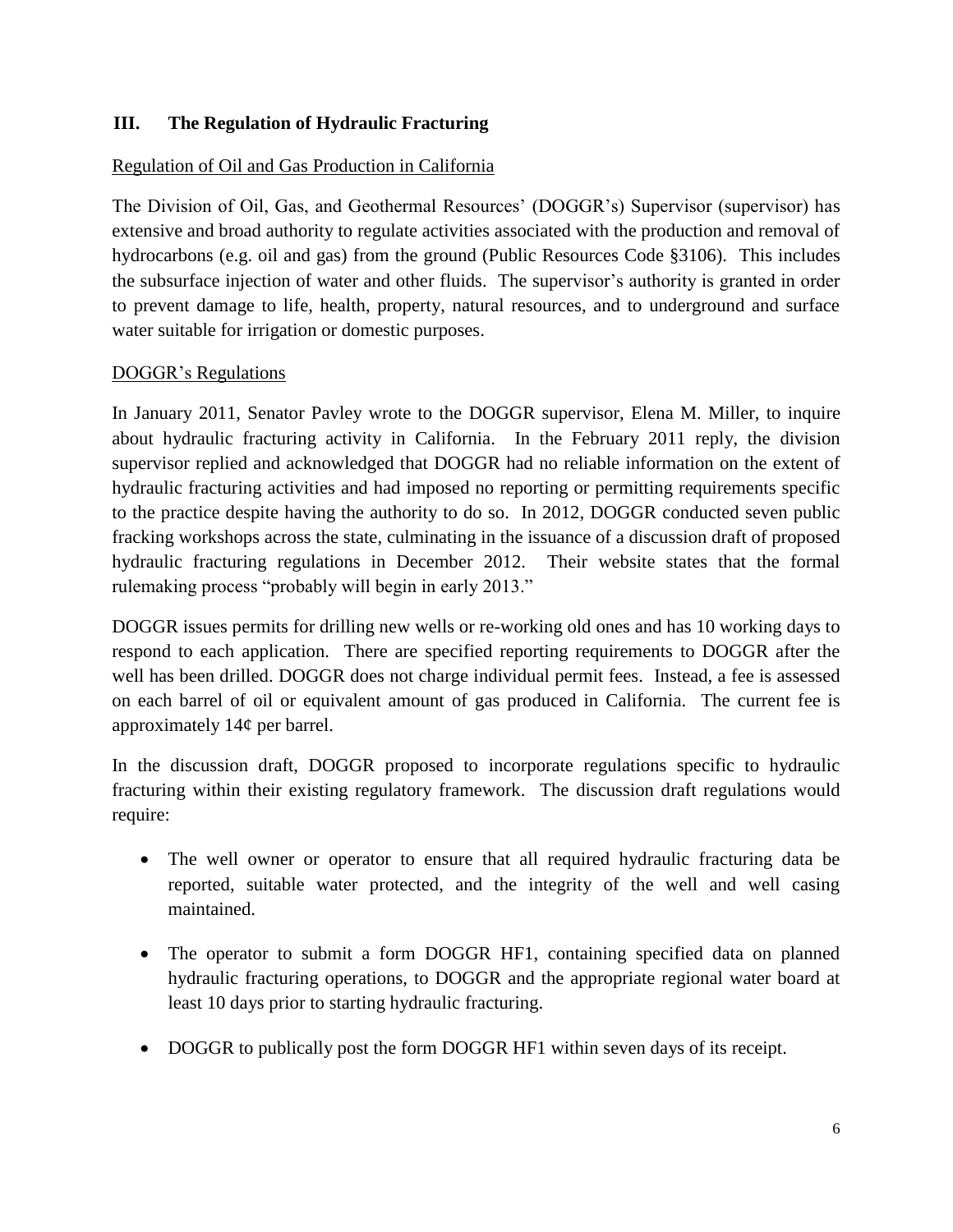- The operator to provide DOGGR 24-hour advance notice of hydraulic fracturing starting so DOGGR can witness it.
- The operator to perform specified mechanical integrity tests prior to hydraulically fracturing a well, continuously monitor several well properties during hydraulic fracturing operations, and perform additional daily monitoring for 30 days post-hydraulic fracturing and monthly thereafter. Monitoring data must be maintained for five years and provided to DOGGR upon request.
- The operator to immediately suspend hydraulic fracturing operations or production from hydraulically fractured wells if well integrity is not maintained.
- The operator to update its existing Spill Contingency Plans to include hydraulic fracturing fluids and that hydraulic fracturing fluids be stored appropriately.
- The operator to report specified fracturing fluid information to the FracFocus.org website within 60 days after hydraulic fracturing is completed. FracFocus.org is maintained by the Ground Water Protection Council and the Interstate Oil and Gas Compact Commission. Non-trade secret chemical information must be disclosed as well as certain information about the fracturing fluids, including how much flowback was recovered. If FracFocus.org is not working, the operator shall provide the required information to DOGGR, but DOGGR makes no commitment to obtain data reported directly to FracFocus.org.
- The operator to notify DOGGR if trade secret protection for any chemical additive is claimed and upon what basis. DOGGR would not be given the chemical identity of proprietary chemicals.
- The operator to disclose trade secret information in specified situations (e.g. upon request by a physician attending a medical emergency) if a confidentiality agreement is signed.

## Local Government Laws and Regulations on Hydraulic Fracturing in California

County land use and zoning requirements govern what local limitations, if any, are placed on the siting of oil and gas wells. In Kern County, drilling is governed by various ordinances, however it is allowed more than 100 feet from any residence without a permit in specific cases, or within 100 feet of a residence with a permit or if the resident has given written permission. In December 2011, the County of Santa Barbara passed two ordinances to explicitly include fracking within its existing land use planning process for wells. In 2008 Los Angeles County created the Baldwin Hills Community Standards District, a set of regulations that governs operations in the Inglewood field. The district's community advisory panel participates in the approval process for drilling and hydraulic fracturing.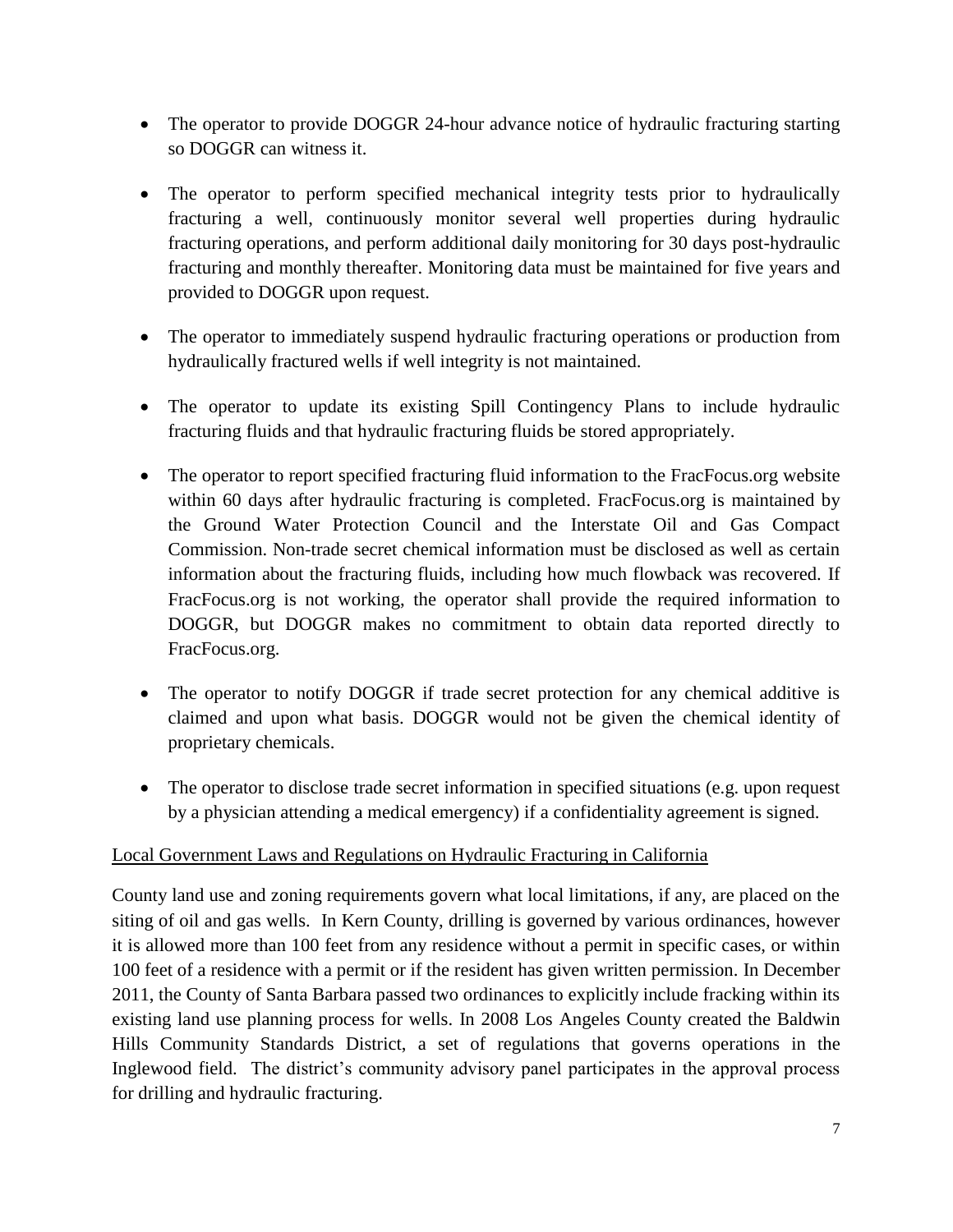#### Hydraulic Fracturing Laws and Regulations in Other States

New York, North Carolina and New Jersey have established fracking moratoriums until new regulations are developed to address potential risks to public health. Vermont has banned fracking, despite having little or no oil and gas. Other states, including Texas, Colorado, West Virginia, Wyoming, Arkansas, Louisiana, Pennsylvania, Maryland and Ohio have revised their laws and regulations to add safety and protective measures specifically for fracking and related operations. While the specific measures vary by state, they include advance public notice, additional ground water monitoring, disclosure of chemicals used, and limitations on hydraulic fracturing in some areas. Trade secret law allows the chemical composition of proprietary hydraulic fracturing fluids to remain confidential, but some states require disclosure of that information to government agencies. Although under challenge, local governments in New York, Pennsylvania, Colorado and other states have passed ordinances to ban hydraulic fracturing within their jurisdictions. In contrast, South Dakota and Utah have passed legislation urging Congress to limit federal regulation of hydraulic fracturing and delegate the responsibility to the states.

#### California Legislation

In the last two budgets, the Legislature approved 35 additional positions and increased funding for DOGGR. The Legislature authorized DOGGR to direct some of the personnel to work on hydraulic fracturing. The additional funds were also intended to bolster the underground injection control well monitoring program. DOGGR's injection well oversight program was criticized in a 2011 audit by the US Environmental Protection Agency for a lack of qualified personnel and unsophisticated risk evaluation techniques.

Three bills related to hydraulic fracturing were introduced in the last session: AB 591 (Wieckowski, 2011), AB 972 (Butler, 2012) and SB 1054 (Pavley, 2012). AB 591 would have required disclosure of the chemical composition of hydraulic fracturing fluids. AB 972 proposed a moratorium on hydraulic fracturing until regulations were in place. SB 1054 would have required notification to neighbors in advance of hydraulic fracturing operations. None of the bills passed; both Assembly bills were held on the Senate Appropriations Suspense file, and the Senate bill failed on the Senate floor.

Two hydraulic fracturing regulation bills have been introduced in the current session: SB 4 (Pavley), and AB 7 (Wieckowski) both of which place specified requirements on DOGGR and well operators when a well is hydraulically fractured.

## **IV. Conclusion**

Hydraulic fracturing may allow petroleum producers to tap previously inaccessible fuel reservoirs, stimulating the nation and California's economy. However to date, there has been a